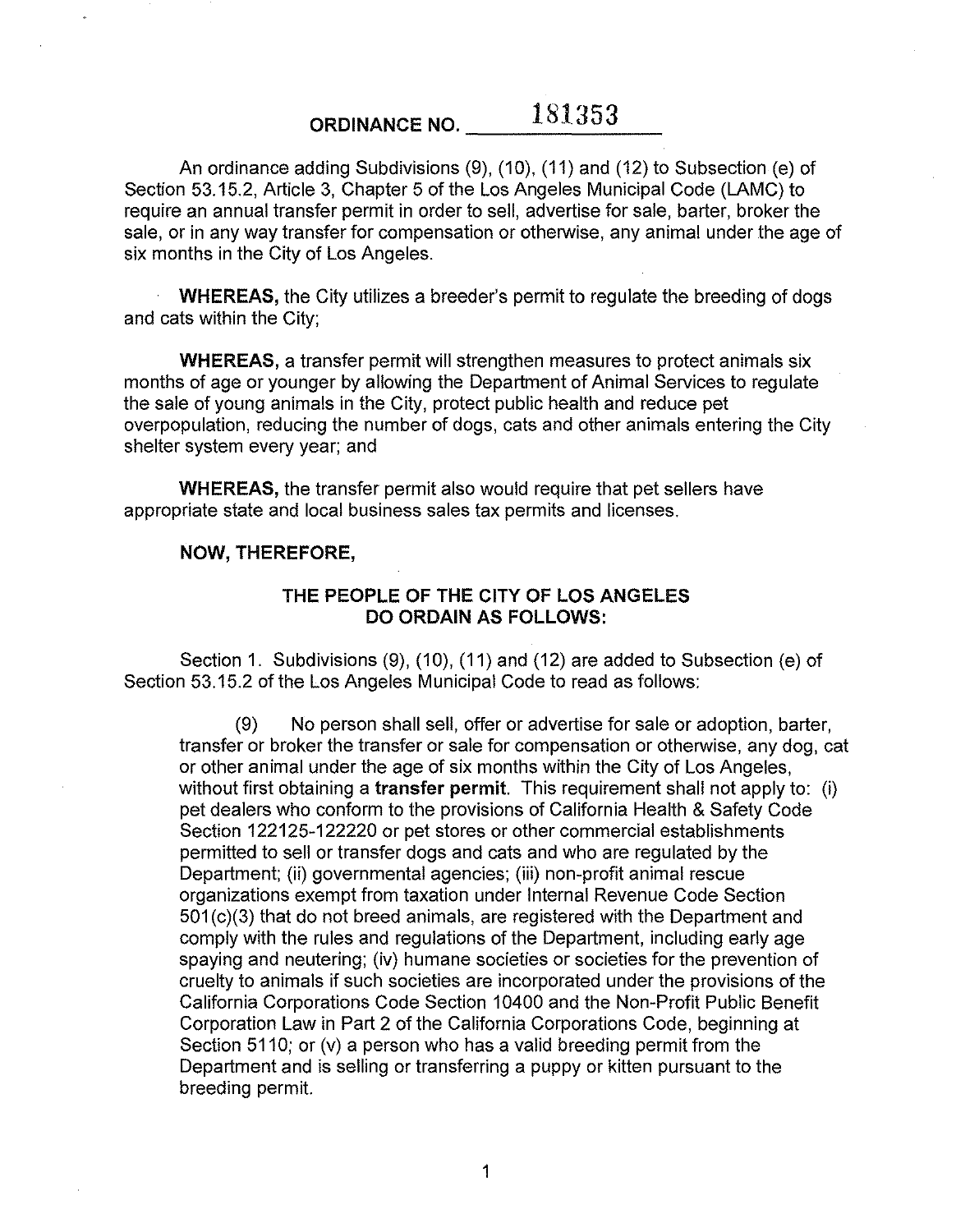(10) The term **transfer permit** means a written authorization issued annually in accordance with the permit process established in Sections 53.50 and 53.58, giving the permit holder permission to sell or transfer for compensation or otherwise, animals under the age of six months including dogs or cats. Each holder of a transfer permit shall pay an annual fee of \$120.00 or an amount as revised by the Board of Animal Services Commissioners and approved by the City Council, and abide by the rules and regulations promulgated by the General Manager, including but not limited to limitations on the number of animals that may be transferred annually.

(11) In addition to the criteria and procedures established by the General Manager and such information as the General Manager shall request, the permit holder shall:

A. Prominently display the transfer permit number for the sale, adoption, or transfer of any animal under the age of six months, in any advertisement including but not limited to newspapers, newsletters, flyers, magazines or other publications, electronic media, internet or the posting of signs;

B. Certify that he or she is over the age of eighteen years and has not been convicted of animal cruelty or neglect;

C. Provide to any person who purchases, adopts or receives an animal under the age of six months a statement signed by the permit holder attesting to the signatory's knowledge of the animal's health and immunization history, and include a copy of the City's license and permit requirements. The transfer permit number must appear on the sale or transfer document;

D. Provide the Department with the name, address and contact information for the breeder(s) and other source or origin of the animal, as well as the location at which the animal is located or will be kept if different from the address on the transfer permit;

E. Agree not to transfer a dog or cat until it has reached the age of eight weeks, has been weaned, micro-chipped, immunized against common diseases, and in the case of a dog four months of age or older, has received its rabies vaccination. Proof of the rabies and other vaccinations shall be provided to the new owner;

F. In the case of the sale, adoption or transfer of a dog, submit to the Department the name, address and telephone number of the new owner along with the micro-chip information on a Department approved form within five (5) days from the date of sale or transfer;

G. Agree not to transfer any dog, cat or other animal under the age of six months to any minor under the age of eighteen years;

H. Agree not to knowingly sell or transfer an animal for use in dog or animal fighting or in any other illegal activity;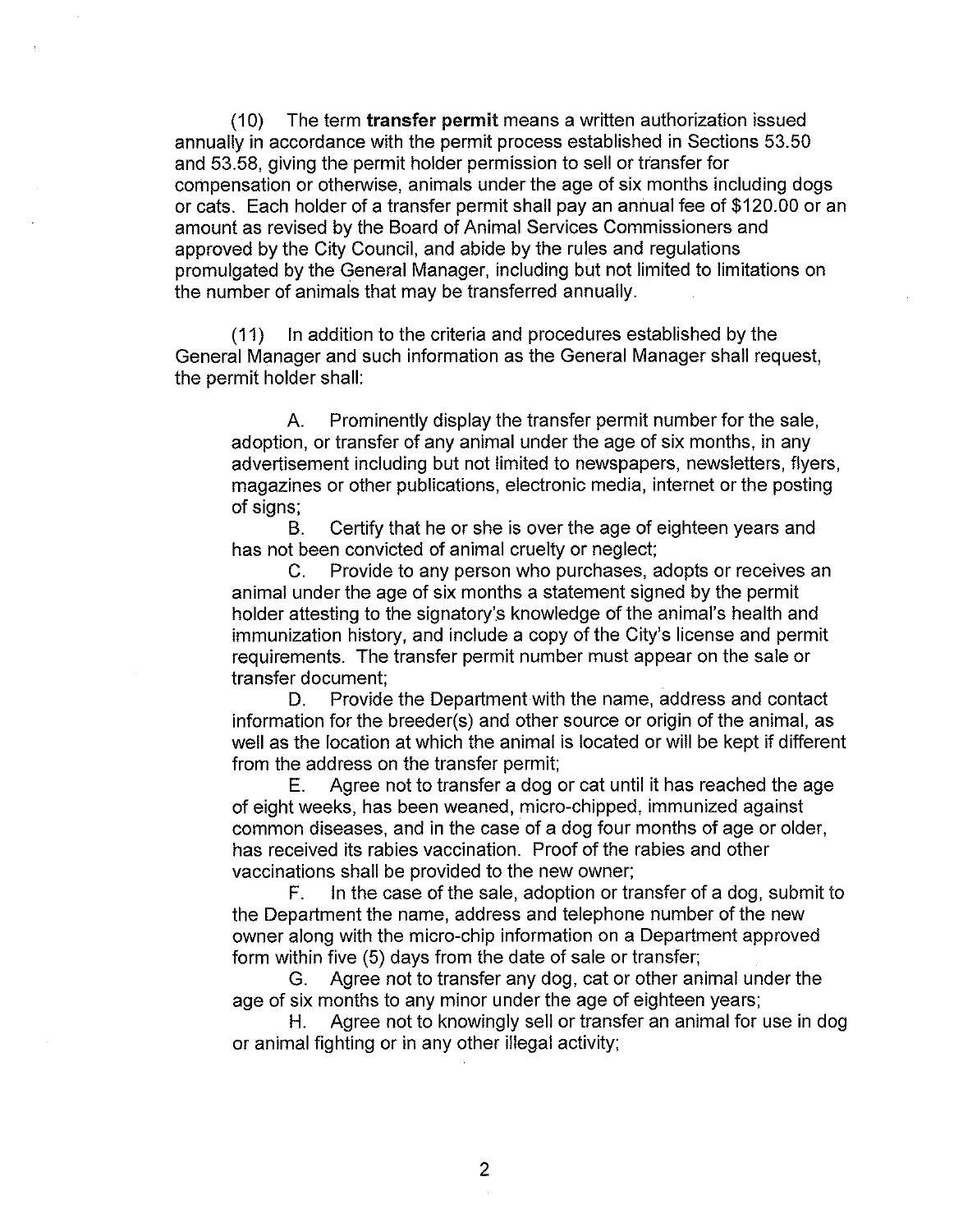I. Obtain a City business license and if applicable, a seller's permit or license and/or resale and tax identification number from the State Board of Equalization or any other required license or permit; and J. Comply with all tax laws and regulations.

(12) A violation of the transfer permit provisions of this Section may be prosecuted as a misdemeanor or an infraction or punishable by means of an administrative citation. Failure to comply with the terms and conditions of the transfer permit and applicable law shall also be grounds for the revocation or suspension of the transfer permit.